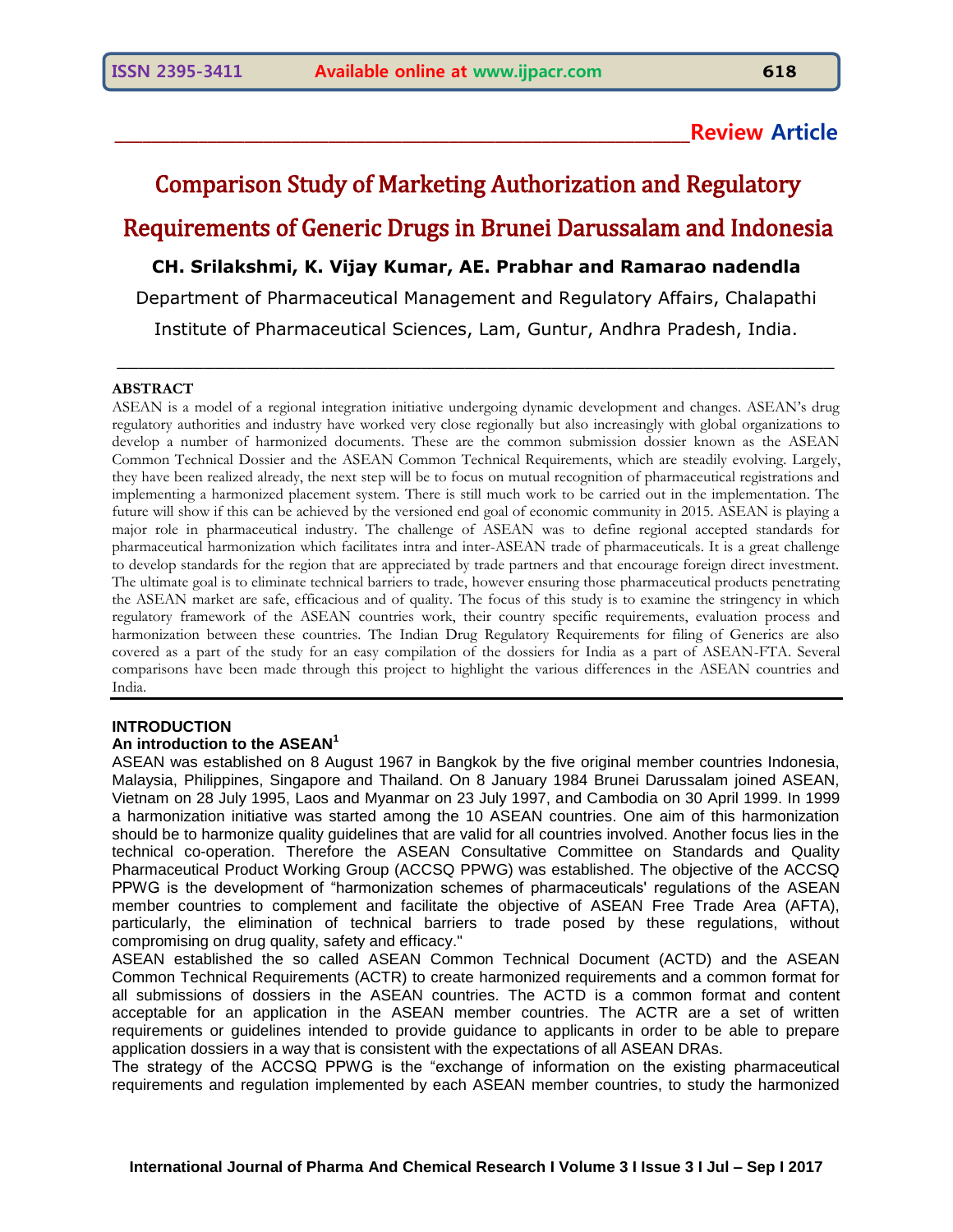From August 2003 – December 2004 each ASEAN country should implement a trial implementation period for the ASEAN requirements (like ATCD and ACTR). The full implementation of the ASEAN requirements was originally planned for January 1st, 2005. The transition period for the ASEAN requirements was extended to December 31st, 2008 as it was not possible for the ASEAN countries to implement the ACTD until January 1st, 2005. The full implementation of ACTD for new products was planned to be done in the ASEAN countries at different points in time between 2005 and 2008, which are summarized attached:

- Singapore and Malaysia by December 2005
- Thailand by December 2006
- Indonesia and Vietnam by December 2007
- Philippines, Cambodia, Laos and Brunei by December 2008

As the full implementation of the ASEAN requirements (like ACTD and ACTR) in the ASEAN countries is not yet finalized, a prolongation/transition period was done. There is an interim period agreed wherein ACTD and national formats allowed in most of the ASEAN countries, whereas in some countries like Singapore ICH CTD is accepted. The full implementation of ACTD for new products was expected by 31 December 2008 whereas the full implementation for currently registered products is expected to be done until 01 January 2012. According to information received from the ASEAN countries (January 2009) some of the ASEAN countries still accept the CTD-format for MAAs of NCEs and NBEs whereas for RENs and VARs only the ACTD-format is accepted by ASEAN countries. According to the information of the "forum institute seminar on October 21st and 22nd in Cologne" the full implementation of ACTD becomes mandatory by end of 2008 for MAAs and already registered products have to be transferred to ACTD until 2012.

All regulatory agencies in these 10 countries have a relatively weak infrastructure and limited resources. The agencies are structured differently and standards of scientific guidelines are not well established. A big problem of the agencies is the lack of consistency and transparency especially regarding the evaluation of dossier. To solve these problems they are constantly improving with more dialogues with the industry. In all ASEAN countries a Certificate of a Pharmaceutical Product (CPP) from the reference country is required and builds the basis of the drug approval as the DRAs do not have the possibilities, capacities and scientific know-how to make a full evaluation of the submitted dossier (especially with regard to preclinical and clinical data).

# **Dossier Format –**ASEAN CTD<sup>2</sup>

As mentioned before, the ASEAN countries established the ACTD as their format for submissions. It is a standard derived from the ICH CTD. The ASEAN CTD is a guideline of the agreed upon common format for the preparation of a well-structured ACTD application that will be submitted to ASEAN regulatory authorities for the registration of pharmaceuticals for human use.

The ACTD is similar to the ICH CTD. The ICH CTD is divided into 5 modules whereas the ACTD contains of 4 parts. The reason for doing this is the fact that the ASEAN countries normally receive a reference application, which is a dossier which was already approved in other countries in the world (mostly EU and USA) and make the evaluation of the parts mainly based on the overviews and summaries. Based on this, the need for detailed documentation is in most of the ASEAN countries less compared to the ICH countries, e.g. most study reports are not required to be submitted. The Module 1 of the CTD containing the regional registration and administrative information is still presented as Part 1 of the ACTD.

Based on this, the need for detailed documentation is in most of the ASEAN countries less compared to the ICH countries, e.g. most study reports are not required to be submitted. The Module 1 of the CTD containing the regional registration and administrative information is still presented as Part 1 of the ACTD. The Module 2 of the CTD does not exist itself for the ACTD. The Quality Overall Summary (QOS) and the overview and summaries of the nonclinical and clinical documentation (similar like the documents in ICH Module 2) are included at the beginning of these Parts. Part II of the ACTD contains the pharmaceuticalchemical-biological documentation (the quality information), which corresponds to the ICH Module 3. The nonclinical information is presented as Part III of the ACTD (equivalent to ICH Module 4) and the clinical documentation is contained in Part IV of the ACTD (to be consistent with ICH Module 5). The differences between ICH-CTD<sup>1</sup> and ACTD<sup>2</sup> are presented in the attached comparison period: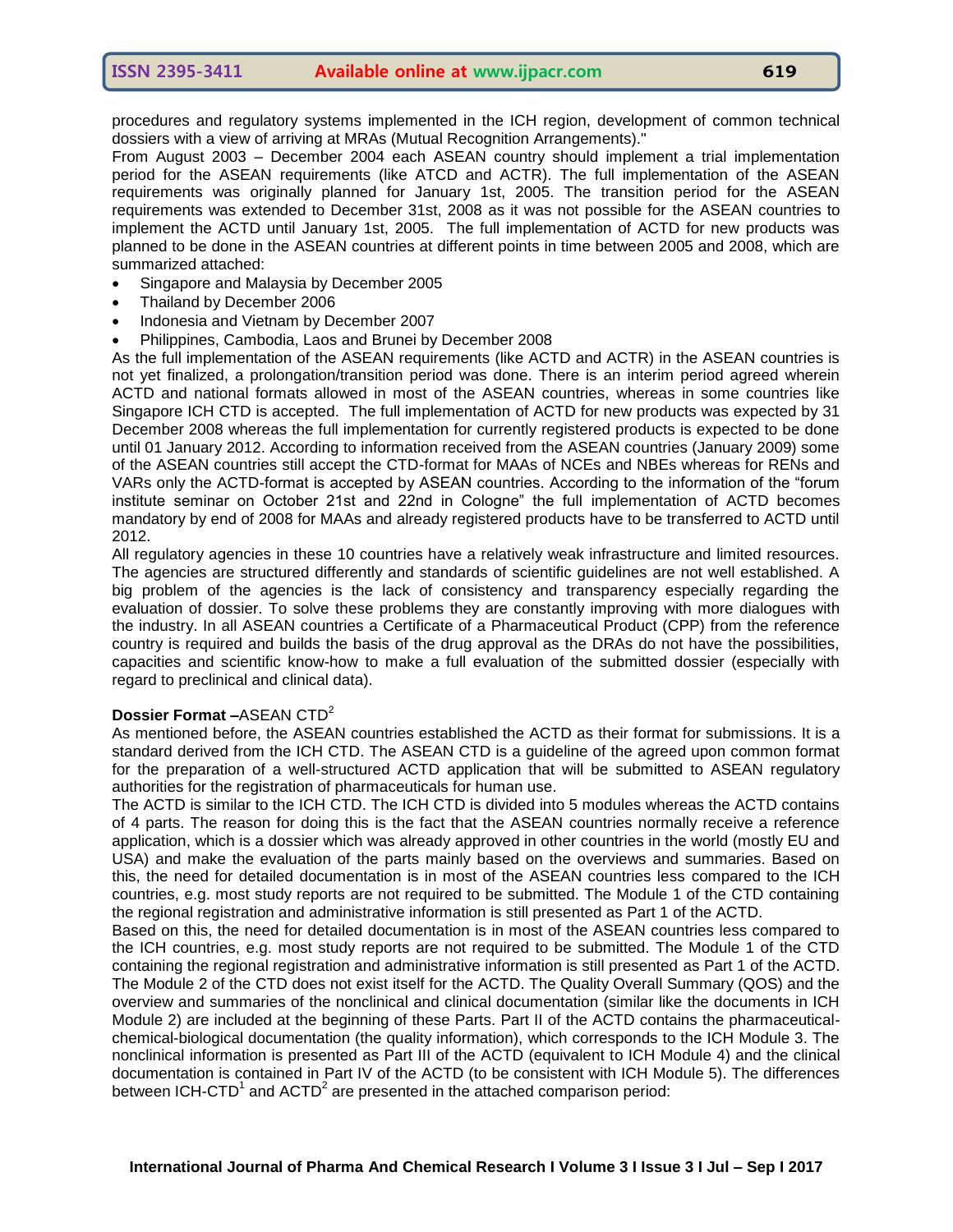

# **Fig. 1: ACTD & ICH Pyramid**

As demonstrated above the ACTD is organized in four parts

- Part I: TOC, Administrative Data and Product Information
- Part II: Quality Document
- Part III: Nonclinical Document
- Part IV: Clinical Document

# **OBJECTIVES**

The objectives of this study are to give an overall idea about:

- The requirements for registration of *Generics* in the following 10 "**ASEAN**" (association of southeast Asian nation) countries and **INDIA**.
- Marketing authorization procedure for the approval of generic drug in these countries.
- Mark out the differences in the requirements to register generic drug product in these countries.

# **METHODOLOGY**

The dissertation was aimed to place a milestone to project a practical approach in facilitating a pharmaceutical company's entry into the lucrative ASEAN market.

The Research Methodology for this study was done in a process listed below: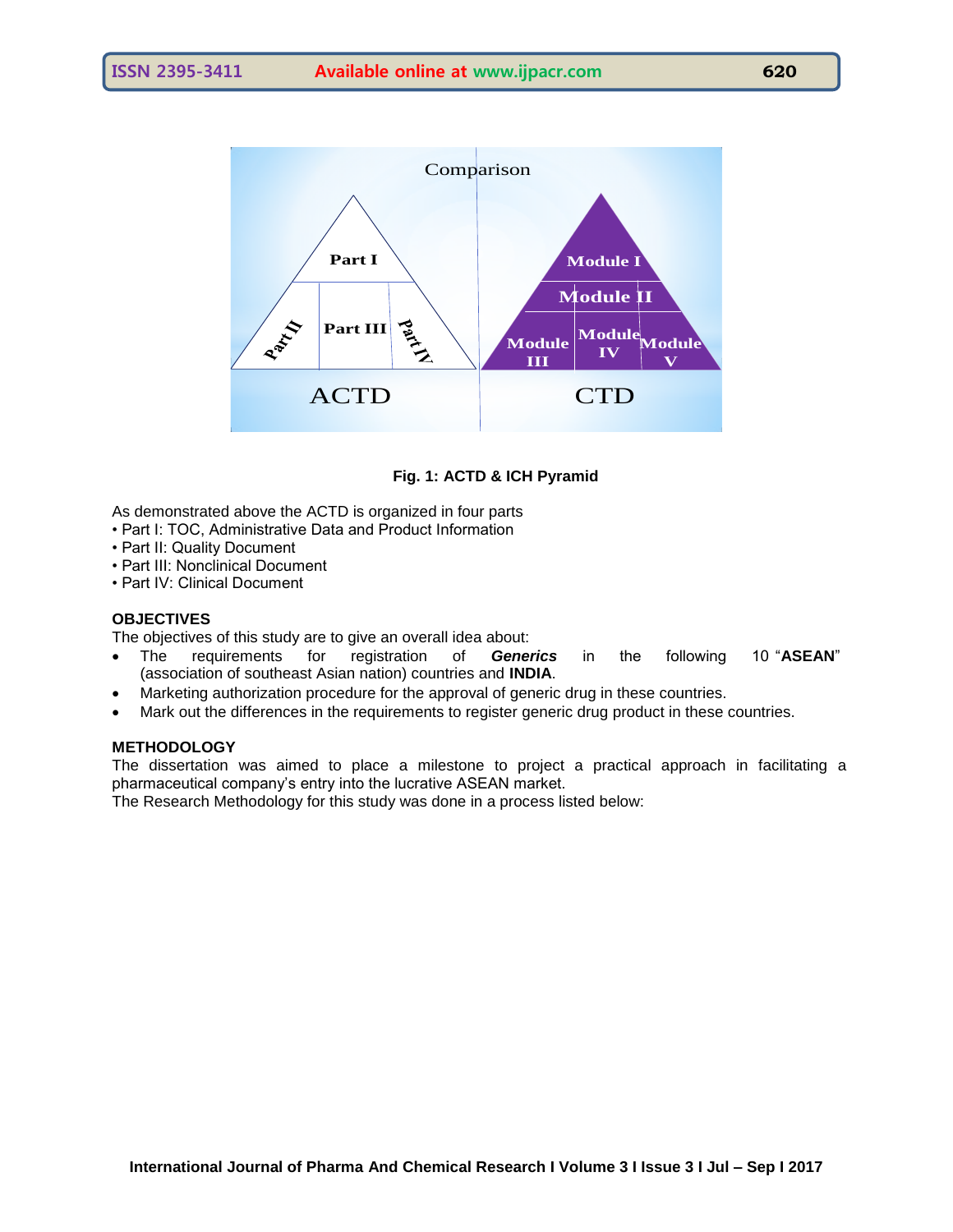

In order to provide a practical approach to this dissertation all the exploratory research was carried out through reliable sources (communication by e-mail/telephonic & brochures with regulatory distributors, clients in the ASEAN countries) and by using secondary data sources (websites, journals, magazines, review articles etc.).

These 11 countries presented a varied approach with many common features that provided a practical dimension to this dissertation.

# **Data Collection**

- Communication in person / telephonic and or by email with key pharmaceutical clients, companies, distributors in the ASEAN region
- Regulatory guidelines published officially by government authorities
- Research articles in various national as well international journals and on websites.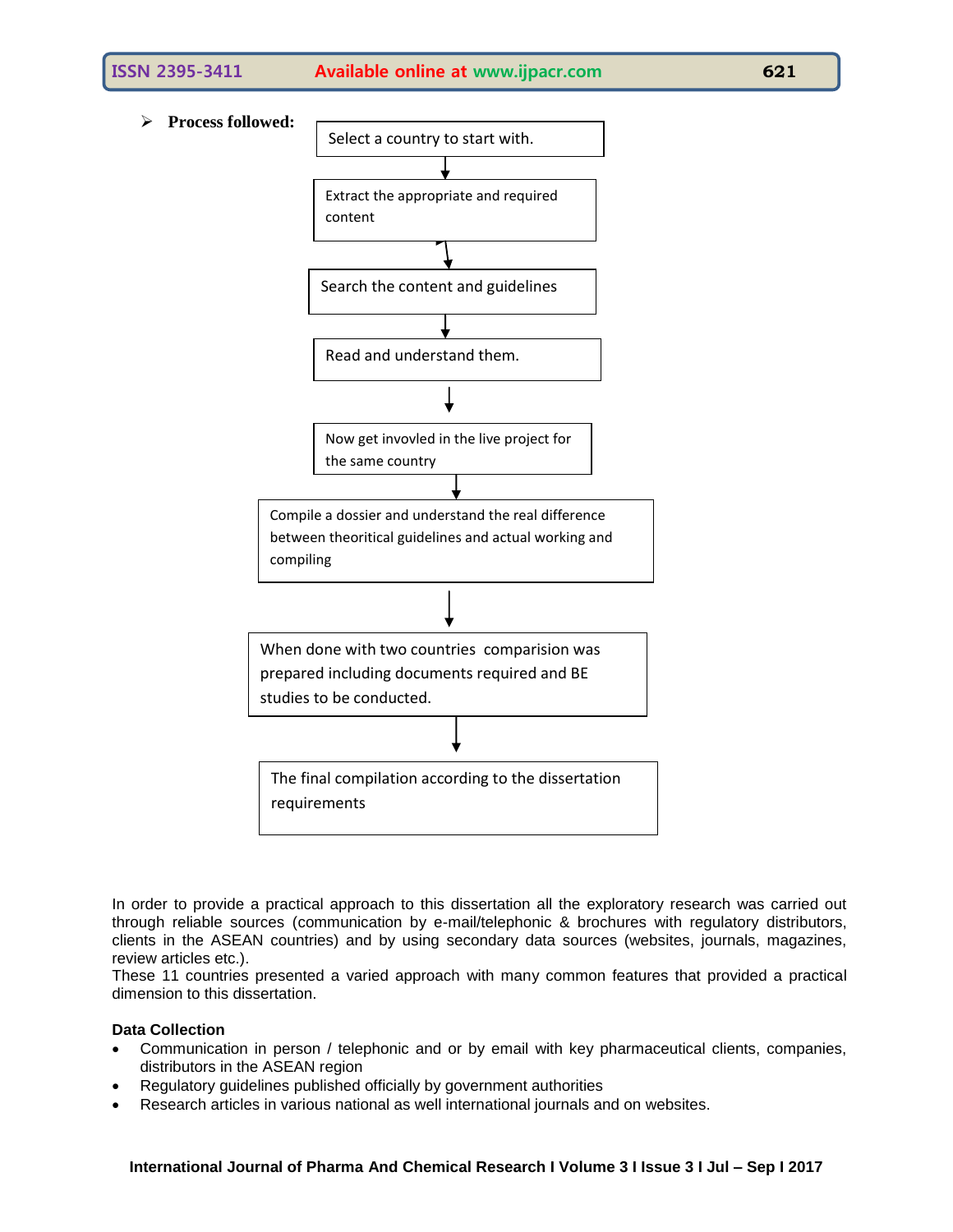- Working papers from certain related government funded institutions.
- Articles available on the web in various pharma newsletters (Express Pharma, Chronicle Pharmabiz, Med Ad News, Google Scholar, Biospectrum Asia etc., to name a few).

**The study was designed to learn about the regulatory requirements;** the acquired details would provide an overview of regulatory environment in the ASEAN region.

**In this part of study, efforts were made to find out the following:**

- Regional harmonization and regulatory environment in ASEAN.
- Review the approval process as specified by the drug authorities of specific countries.
- Country's specific registration requirements and Format followed.
- Differences in labeling requirements.

#### **DISCUSSION BRUNEI DARUSSALAM**

# **Legal Framework and Regulations<sup>7</sup>**

- Food Safety & Quality Control Division under Department of Health Services (MOH) is responsible for enforcement, monitoring and surveillance of food supply in ensuring its safety and quality
- There is collaboration with other ministries in sharing the responsibility in order to improve food safety monitoring and surveillance and strengthen cooperation among agencies concerned.

# **Format followed**

**ACTD** format is followed.

- **Application Procedures For Medicinal Product Registration<sup>8</sup>**
- $\triangleright$  The responsibility of applying for product registration rests with the firm responsible for the introduction of the product into the Brunei Darussalam market, i.e.:
	- In the case of an imported product, the manufacturer's local representative or it's appointed sole agent.
	- In the case of a locally manufactured product, the manufacturer of the product or the local product owner.
- $\triangleright$  Applications for provisional product registration are to be made by submission of the letter of intent and by using the prescribed forms issued by the DPS. Application forms are charged at B\$2.00 per set and can be obtained from:

Drug Registration Unit

Drug Administration Section Department of Pharmaceutical Services Block 2G:8:03, 8th Floor, Ong Sum Ping Condominium Bandar Seri Begawan, BA1111 Brunei Darussalam Tel/Fax: +673 2230001 / +673 2230041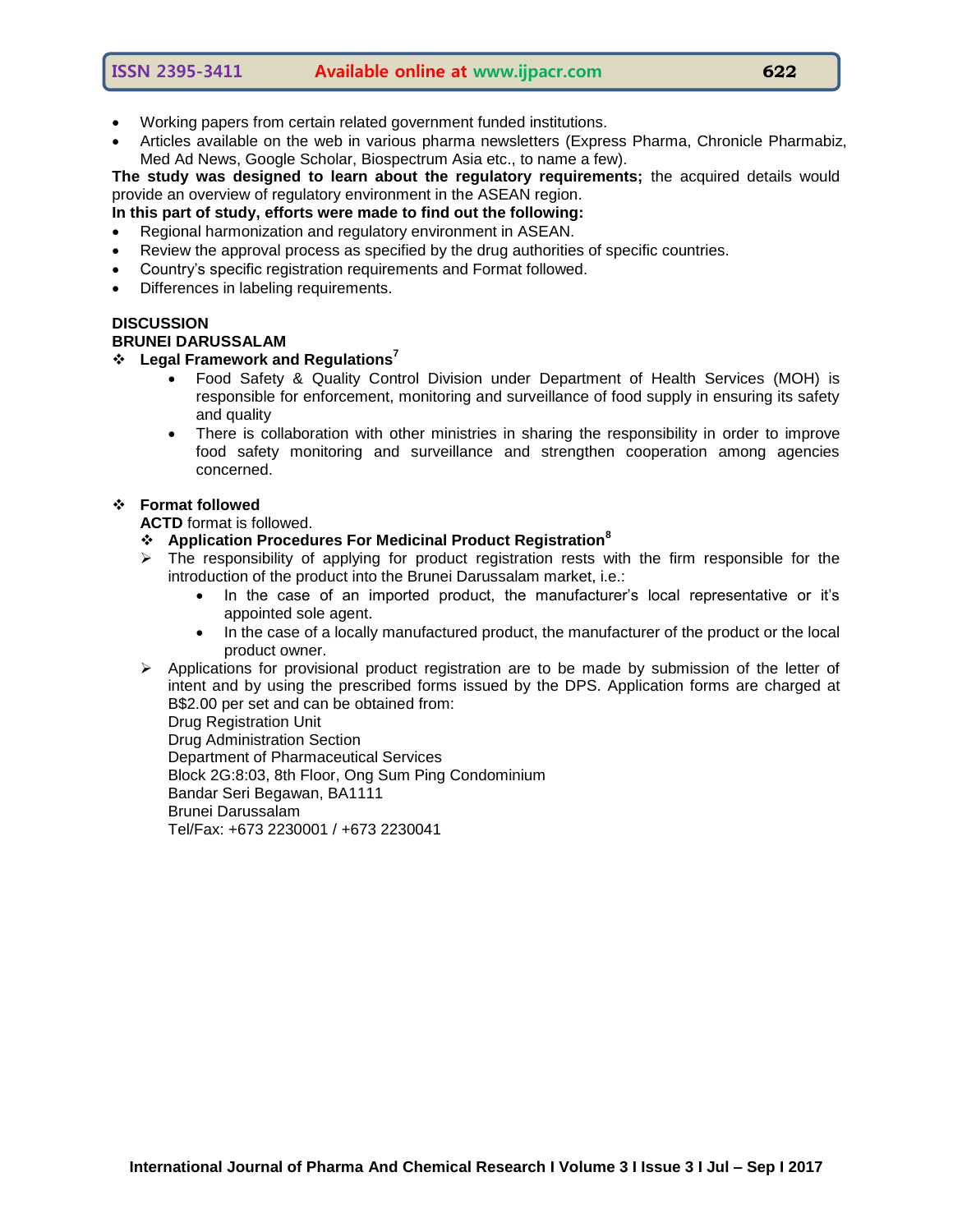# RECOMMENDED MODEL OF LETTER OF INTENT

# **COMPANY LETTERHEAD**

APPLICANT'S COMPANY NAME **AND ADDRESS** 

**DATE** 

**Drug Registration Unit** Drug Administration Section Department of Pharmaceutical Services Block 2G:8:03, 8th Floor Ong Sum Ping Condominium Bandar Seri Begawan BA1111 Brunei Darussalam

Dear Sir / Madam

Re: Application for Provisional Product Registration

We would like to apply for a provisional registration of the following product

PRODUCT NAME DOSAGE FORM AND STRENGTH

with the Drug Regulatory Authority in Brunei Darussalam. We enclose herewith the following documents as required, for your perusal:

# Part I

| Section I   | : Application Form (Form No: DPS/DRS/01)                                                                                                               |
|-------------|--------------------------------------------------------------------------------------------------------------------------------------------------------|
| Section II  | : Letter of Authorisation                                                                                                                              |
| Section III | : (Please list the names of certificates enclosed as appropriate)                                                                                      |
| Section IV  | : Samples / Proposed Drafts of Product Labelling for unit carton, inner<br>label & blister strips.                                                     |
| Section V   | : Samples / Proposed Drafts of Product Information for use in the package<br>Insert / summary of product characteristics / patient information leaflet |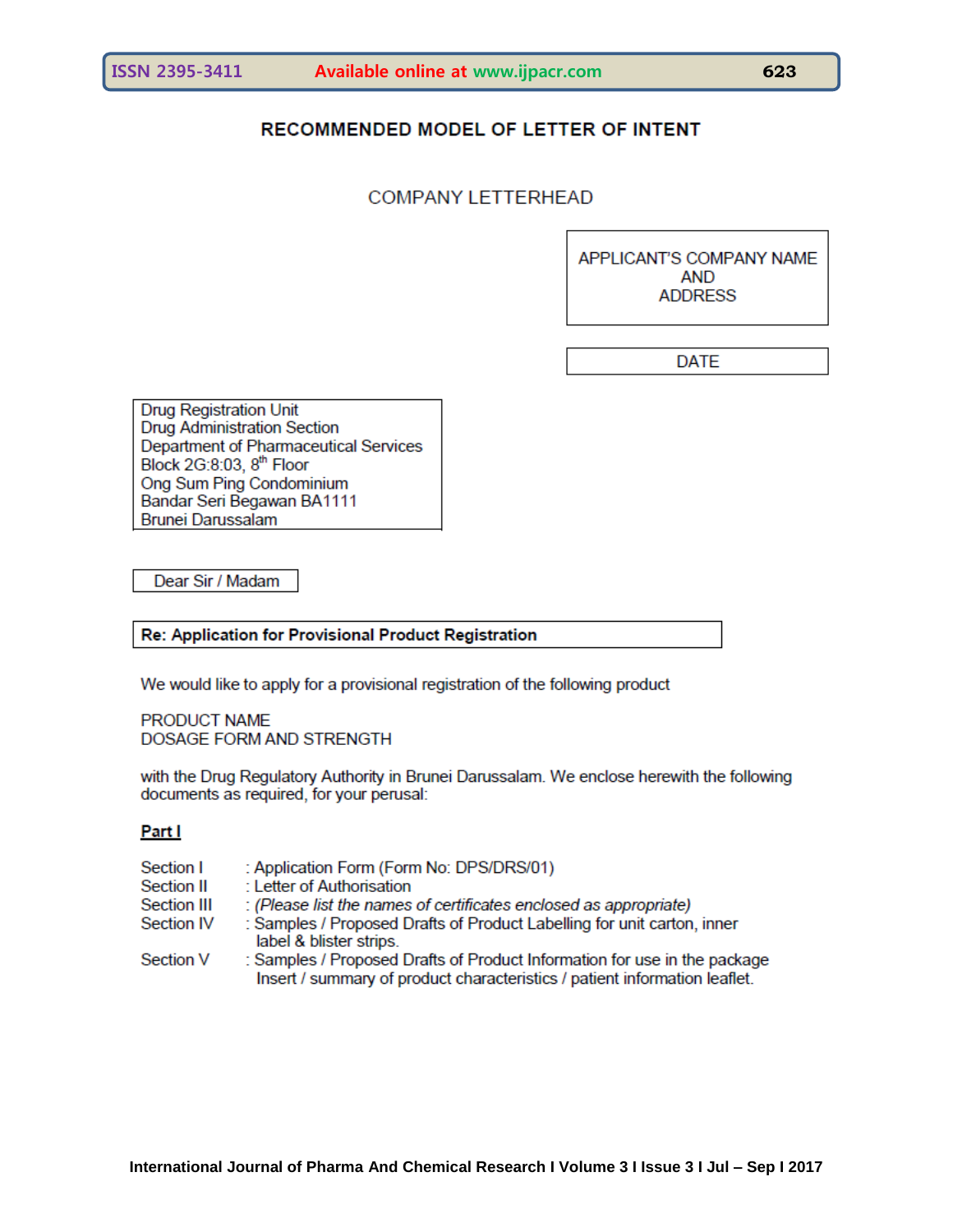# Part II

- Section I : Application Form for Quality requirements of the Drug Substance (Form No: DPS/DRS/02/A)
- Section II : Application Form for Quality requirements of the Drug Product (Form No: DPS/DRS/02/B)

With regards,

Applicant's signature

Applicant's Name 8

Designation

- $\triangleright$  The submitted application will be screened and validated for completeness within 14days.
- $\triangleright$  Applications are to be submitted by the person responsible for the company to:
	- Drug Registration Unit Drug Administration Section Department of Pharmaceutical Services Block 2G:8:03, 8thFloor,Ong Sum Ping Condominium Bandar Seri Begawan,BA1111 Brunei Darussalam Tel/Fax: +673 2230001 / +673 2230041
- $\triangleright$  Submission of the applications must be made by appointment with the concerned officer at the above address.
- $\triangleright$  The processing fee of B\$100.00per product is payable at the point of submission of the application. Payment shall be made in the form of cash and it is non-refundable.
- $\triangleright$  Upon acceptance of an application, an acknowledgement for the receipt of the application will be issued and a reference number will be generated. The reference number shown in this acknowledgement should be used in all subsequent correspondences relating to the application.

# **Documents Required For Application For Registration of Generic Medicinal Products<sup>8</sup>**

All applications for provisional product registration are to be made by submission of the required documents which are in line with the ASEAN Common Technical Dossier (ACTD) for the registration of pharmaceuticals for human use. The application dossier required will consist of 4 parts which are as follows:

# **PART I: ADMINISTRATIVE DATA AND PRODUCT INFORMATION**

Section 1: Application Form(Form No:DPS/DRS/01) Section 2: Letter of Authorization Section 3: Certifications Section 4: Labeling Section 5: Product Information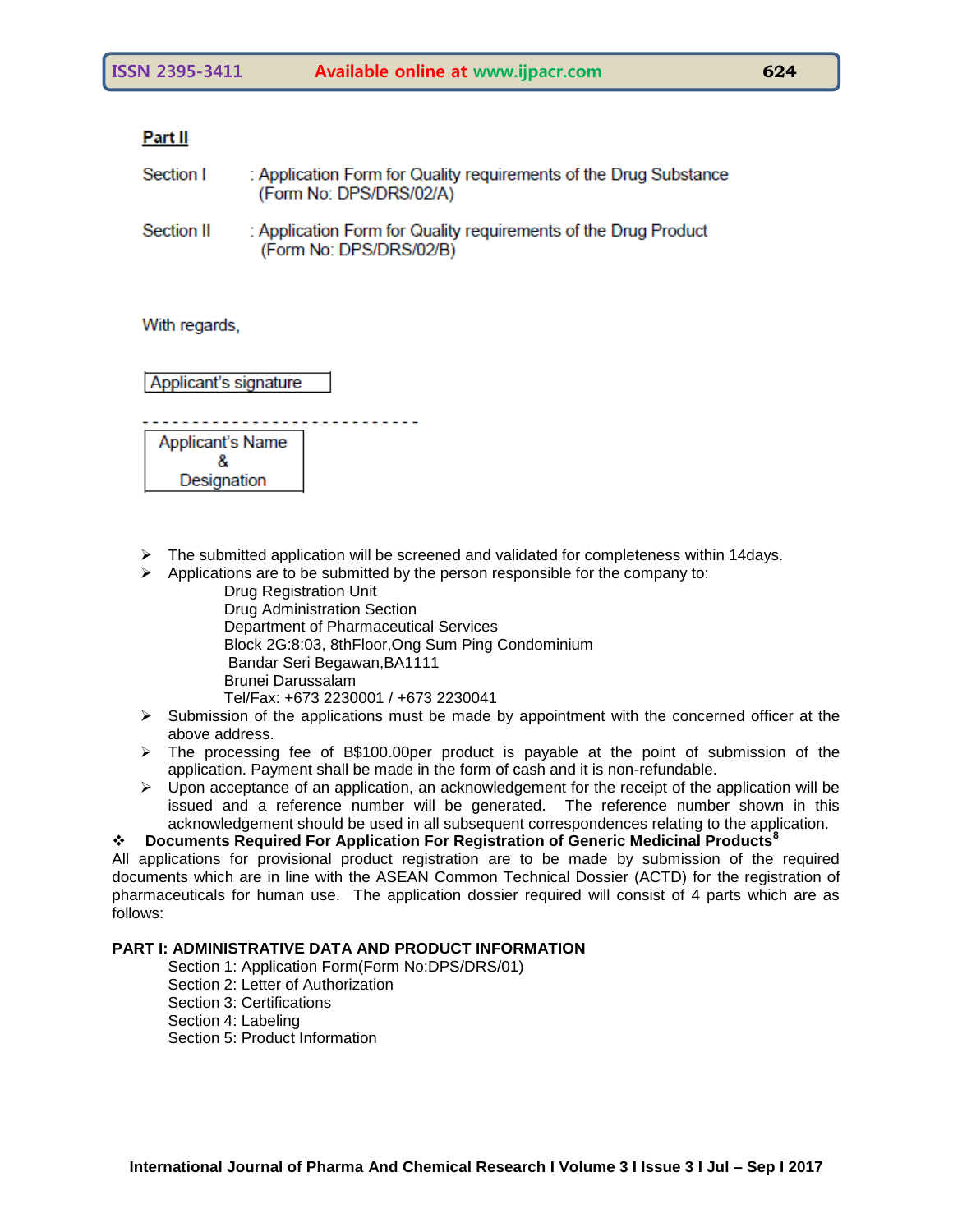#### **PART II: QUALITY**

| Section 1: |                  |  | Application Form for Quality Requirements of the Drug Substance (Form |  |  |  |
|------------|------------------|--|-----------------------------------------------------------------------|--|--|--|
|            | No:DPS/DRS/02/A) |  |                                                                       |  |  |  |
| Section 2: | No:DPS/DRS/02/B) |  | Application Form for Quality Requirements of the Drug Product (Form   |  |  |  |

## **PART III: NON-CLINICAL (For a submission of New Chemical Entity, Biotechnological Products and some Major Variation Products only)**

Nonclinical documents (Part III) are not required for Generic Products, Minor Variation Products and some Major Variation Products.

**PART IV: CLINICAL DOCUMENTS (For a submission of New Chemical Entity, Biotechnological Products and some Major Variation Products only)**

Clinical Summary is not required for Generic Products, Minor Variation Products and some Major Variation Products.

#### **Processing of Application<sup>8</sup>**

- $\triangleright$  Review follows the appropriate evaluation queue.
- $\triangleright$  Priority review may be granted where the product is intended for treatment of a serious or lifethreatening disease.
- $\triangleright$  During product evaluation, the Drug Registration Unit may request for further information and additional supporting documents from the applicant which should be made available within 60 days from the date of the request. The application will be rejected / closed if no response is received from applicant after the 60 days given and anew application will have to be submitted if the applicant wishes to pursue registration of the product.
- $\triangleright$  The applicant will be informed of the decision of the Drug Registration Committee (Provisional) in writing as to whether the application has been approved or rejected.
- $\triangleright$  A registration number will be given when a product is registered.

# **APPEAL AGAINST DRUG REGISTRATION COMMITTEE DECISIONS**

For products that have been rejected for provisional registration by the Drug Registration Committee, applicant may make a written appeal to the Chairperson of the Committee by using the prescribed form (Form No: DPS/DRU/Appeal/01) issued by the DPS within THIRTY (30) calendar days from the date of the committee's notification.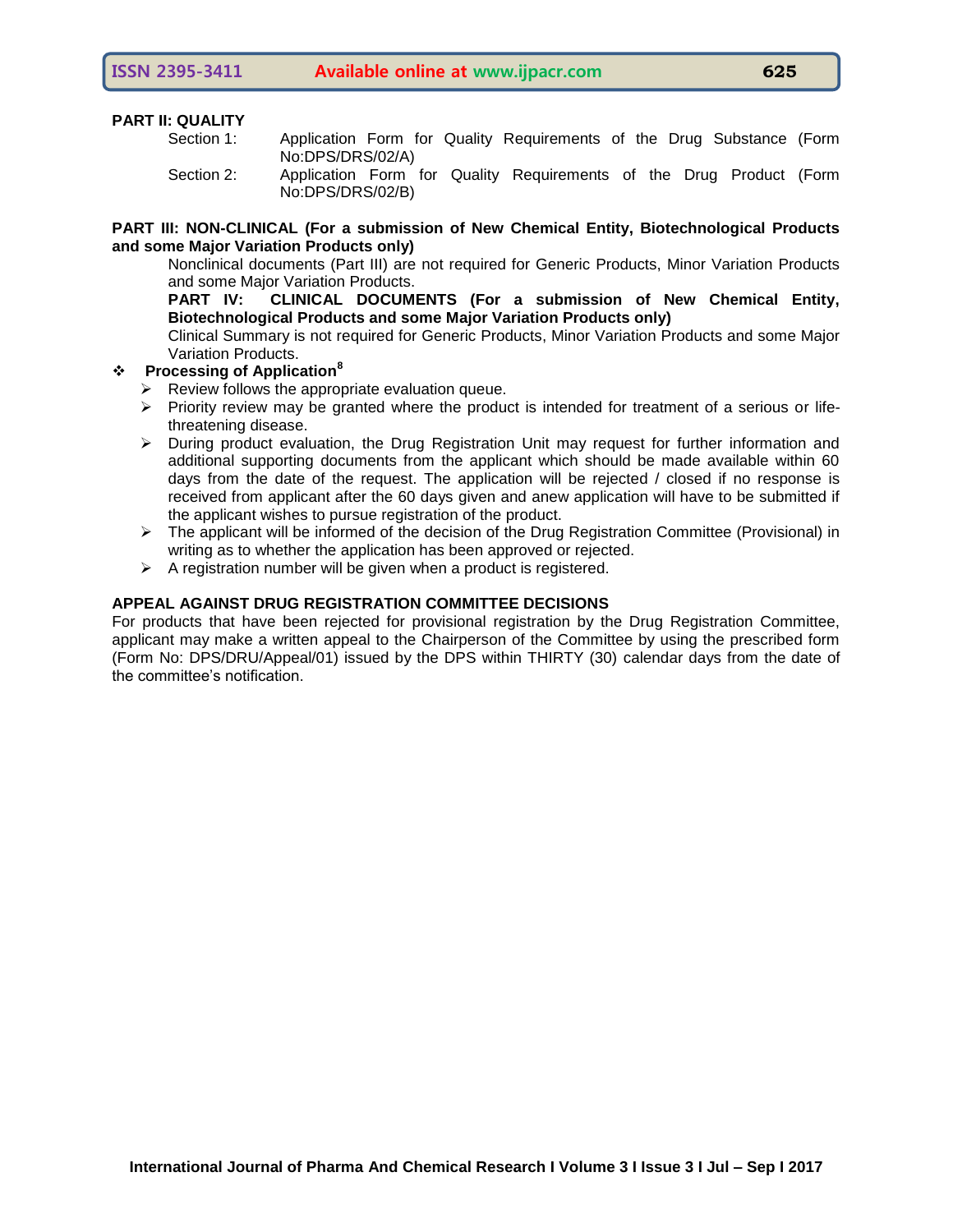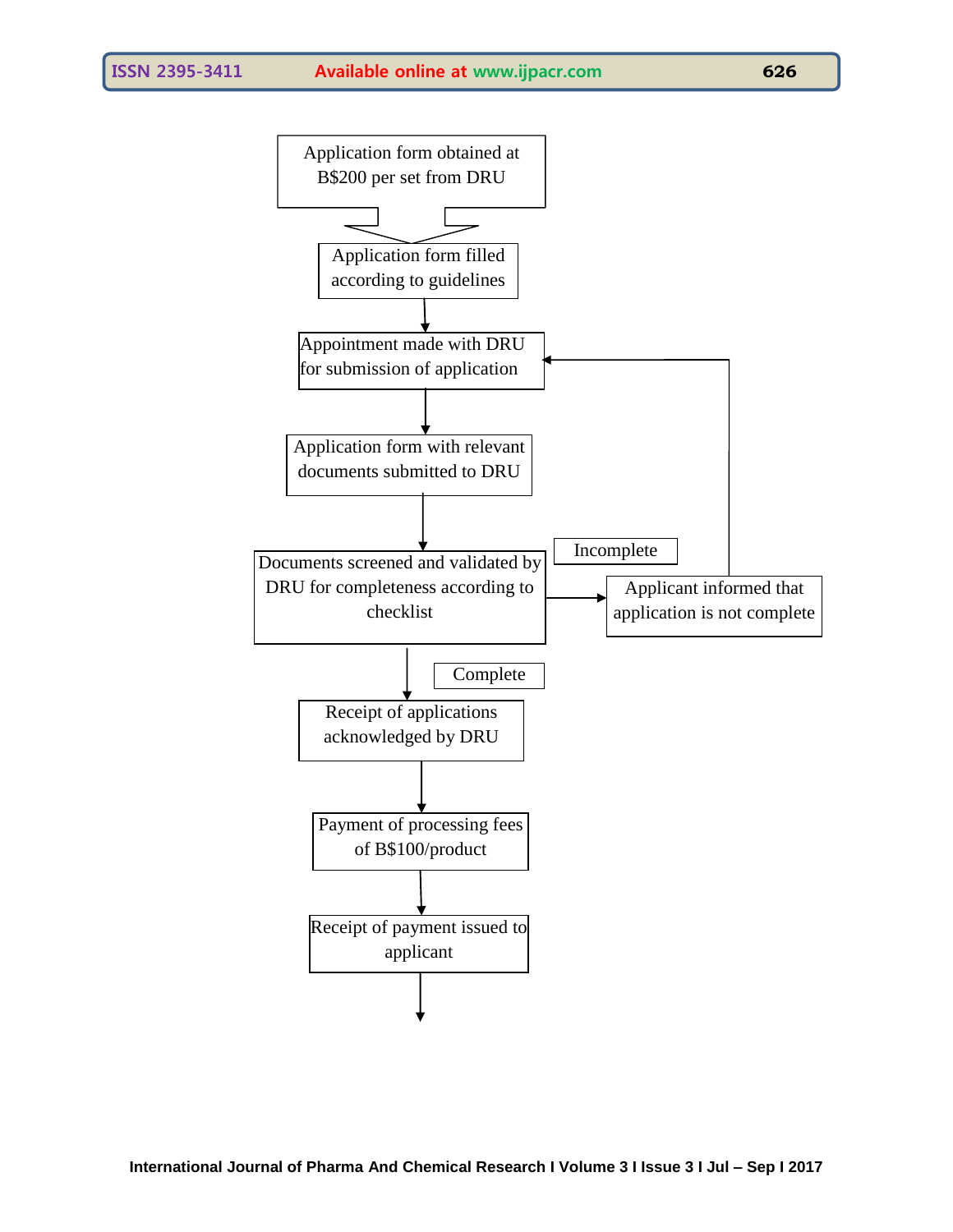

# **Labeling Requirements (Country Specific)-Brunei Darussalam<sup>11</sup>**

PART 1- Section 4: Product Labeling

- Applicant should provide samples or proposed drafts of product labeling for the application of registration of medicinal products.
- Languages used for labeling shall be English and/ or Malay.
- Samples or proposed drafts of the product labeling are of unit Carton, inner label and **blister/ strip.**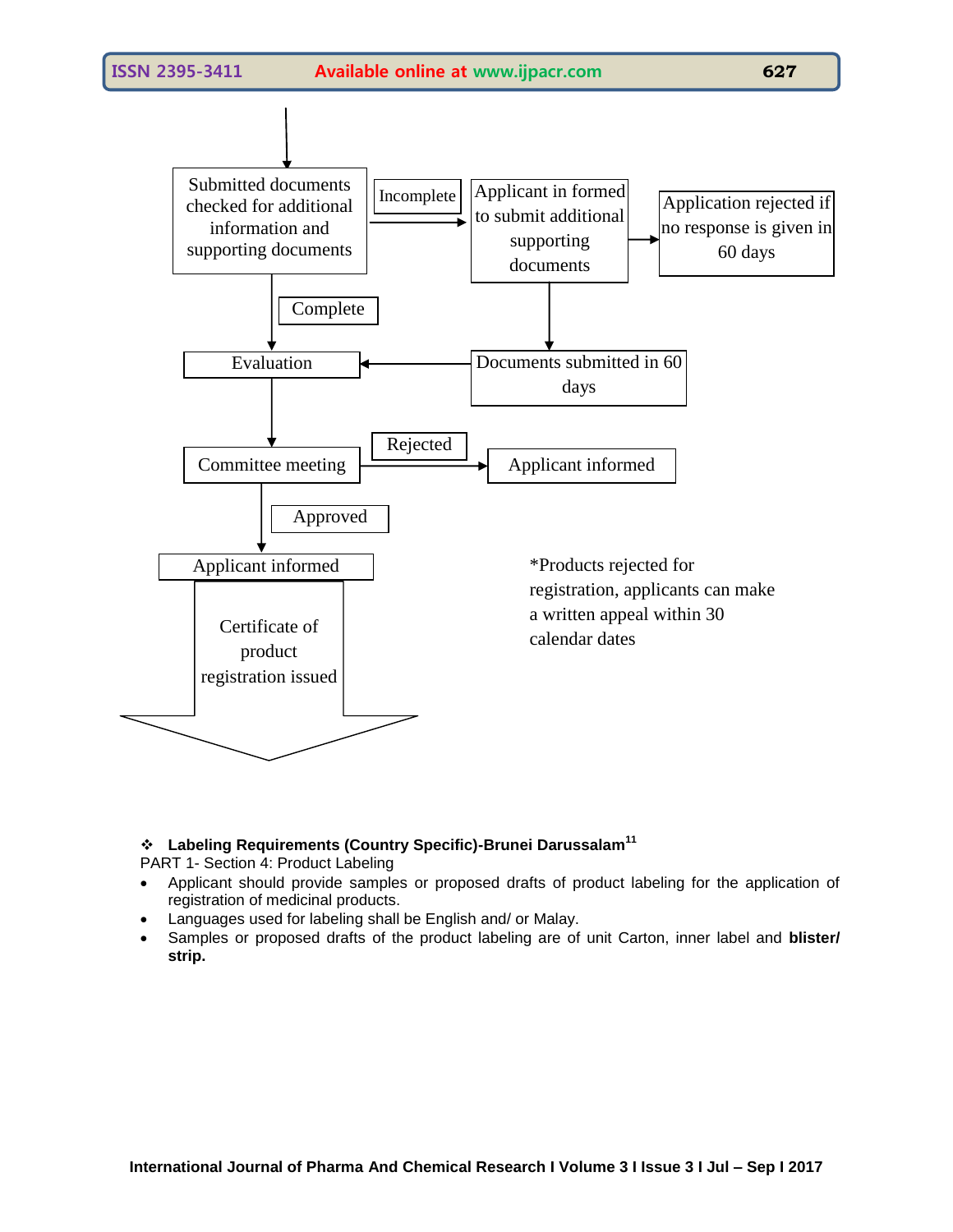| S. No          | <b>Parameters</b>                  | Unit carton | <b>Inner label</b> | <b>Blister/Strips</b>      |  |
|----------------|------------------------------------|-------------|--------------------|----------------------------|--|
| 1              | Product name                       | $\sqrt{ }$  | √                  | $\sqrt{}$                  |  |
| $\overline{2}$ | Dosage form                        | $\sqrt{}$   | $\sqrt{*}$         |                            |  |
| 3              | Name of active                     | $\sqrt{}$   | $\sqrt{}$          | $\sqrt{\#}$                |  |
|                | ingredient(s)                      |             |                    |                            |  |
| 4              | Strength of active                 | $\sqrt{ }$  | $\sqrt{ }$         | $\sqrt{\#}$                |  |
|                | ingredient(s)                      |             |                    |                            |  |
| 5              | Batch number                       | $\sqrt{ }$  | √                  | V                          |  |
| $\overline{6}$ | Manufacturing date                 | $\sqrt{}$   | $\sqrt{*}$         |                            |  |
| $\overline{7}$ | <b>Expiration dates</b>            | $\sqrt{}$   | $\sqrt{ }$         | $\sqrt{}$                  |  |
| 8              | Route of                           |             | $\sqrt{}$          |                            |  |
|                | Administration                     |             |                    |                            |  |
| 9              | Storage condition                  | $\sqrt{}$   | $\sqrt{*}$         |                            |  |
| 10             | <b>Country Registration number</b> | $\sqrt{}$   | $\sqrt{*}$         | $\sqrt{\text{(optional)}}$ |  |
| 11             | Name & address of Marketing        | V           |                    |                            |  |
|                | <b>Authorization Holder</b>        |             |                    |                            |  |
|                | Name & address of                  | $\sqrt{}$   | $\sqrt{\ast}$      | Name/logo of               |  |
| 12             | manufacturer                       |             |                    | manufacturer               |  |
|                |                                    |             |                    | /product owner             |  |
|                | Special labeling(if applicable)    |             |                    |                            |  |
| 13             | eg if sterile, External use,       | V           | $\sqrt{*}$         |                            |  |
|                | Cytotoxic, Alcohol content,        |             |                    |                            |  |
|                | Animal origin(Bovine, porcine?)    |             |                    |                            |  |
| 14             | Warnings                           | V           | $\sqrt{\star}$     |                            |  |
|                | (if applicable)                    |             |                    |                            |  |
| 15             | Pack size(unit/ volume)            | $\sqrt{}$   | $\sqrt{}$          |                            |  |
| 16             | Recommended daily allowance        |             | $\sqrt{\star}$     |                            |  |
|                | (for vitamins and minerals)        |             |                    |                            |  |

# **Table: Labeling Requirements-Brunei Darussalam**

**Note: #** (exempted for multi-ingredients products with more than 3 ingredients. For example multivitamins and multiminerals it is suggested to label as multivitamins and multiminerals)

If there is no outer carton available for the product, all the information required to be stated on the inner label.

With reference to item no 14 on warnings, there are a few standard warnings and cautionary statements that would be required to be stated on the unit carton and inner label such as "POISON" or "MAY CAUSE DROWSINESS" etc. A list on the warning and cautionary statements is available when required.

# **INDONESIA**

# **Legal Framework and Regulations3,4**

The decree of the head of national agency of drug and food control republic of Indonesia number: HK.00.05.3.1950 on criteria and procedure of drug registration enlists the country specific requirements for Indonesia.

A new regulation issued by the Minister of Health, namely Regulation of the Ministry of Health in Indonesia No. 1010/MENKES/PER/XI/2008 regarding the Registration of Medicines ("**Regulation 1010/2008**") - enlists that a medicine to be distributed in Indonesia must be first registered before a Distribution License (*Izin Edar*) can be applied for.<sup>3,4</sup>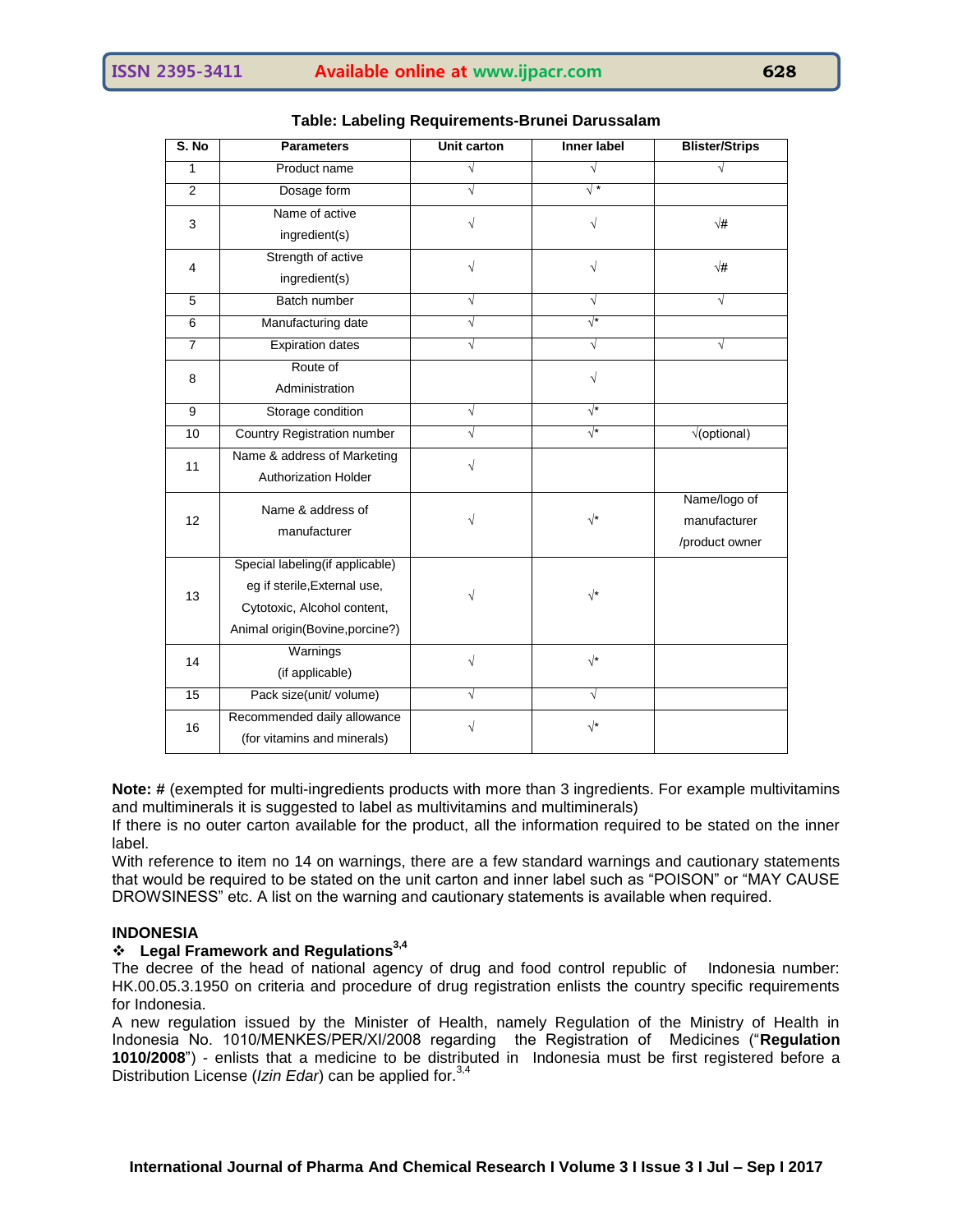# **ISSN 2395-3411 Available online at www.ijpacr.com 629**

# **Format followed**

ACTD format with some country specific requirements.

**Regulatory system:**

### **A. Regulatory Structure of Indonesia**

- a. Drug registration shall be submitted by the applicant to the Head of the National Agency.
- b. Drug Registration are categorized into:
	- New Registration
	- Registration of Drug Variations

| Category 1:  | is new drug registration with new active pharmaceutical<br>ingredient or new derivative or new combination or biological<br>product with new active ingredient or new combination or in a |
|--------------|-------------------------------------------------------------------------------------------------------------------------------------------------------------------------------------------|
|              | new dosage form                                                                                                                                                                           |
| Category 2 : | is new drug registration with old composition in a new dosage                                                                                                                             |
|              | Form or new strength or similar biological product;                                                                                                                                       |
| Category 3:  | is registration of drug or biological product with old                                                                                                                                    |
|              | composition with :                                                                                                                                                                        |
|              | 3.1, new indications                                                                                                                                                                      |
|              | 3.2. new posology                                                                                                                                                                         |
| Category 4:  | is registration of copy drug:                                                                                                                                                             |
|              | 4.1. copy drug with a trade name                                                                                                                                                          |

4.2. copy drug with a generic name

- Category 5 : is registration of other preparation containing drug
	- c. The registration of a copy drug (generics) comes under the Category  $4.^3$

**B. Drug Registration:** The Drug Registration Process consists of two stages:

- 1) Pre- Registration
- 2) Submission of the Registration Dossier
- **1) Pre Registration steps**:

The pre-registration process is conducted to determine the application review and evaluation pathway. The NA-DFC reviews drug applications via one of three pathways (Path I, II or III).

- a) Path I include drug applications for products used to treat serious or life- threatening diseases, or for essential generic drugs for public health programs.
- b) New drugs already approved in certain designated countries may qualify for the Path II registration process.
- c) Any drug applications for products that do not qualify for Path I or Path II evaluation processes will be reviewed via the Path III process.

Generally, applications are reviewed within the following timeframes:

- Path I: 100 working days
- Path II: 150 working days

Path III: 300 working days for new drugs; for all other drugs, 80 working days (3,5,6)

**2) Registration steps** (Submission of registration documents and evaluation process):

The registration forms and accompanying documents can be in Bahasa Indonesian or english. Drugs produced for export-only are not required to have labels in Bahasa Indonesian; only English labels are required $34$ .

- i) For registering a product in Indonesia, complete registration form, floppy disk, receipt of payment of evaluation and registration fee and the result of pre-registration is attached and sent.
- ii) For the purpose of evaluation on quality, applicant should submit drug sample for 3 (three) times of analysis and standard raw material conform to the specification and method of analysis of the active ingredient of the objective drug.
- iii) Registration dossier of copy drug with an active ingredient that has already been available in the Electronic Information Standard (STINEL =Standar Informasi Elektronik), consist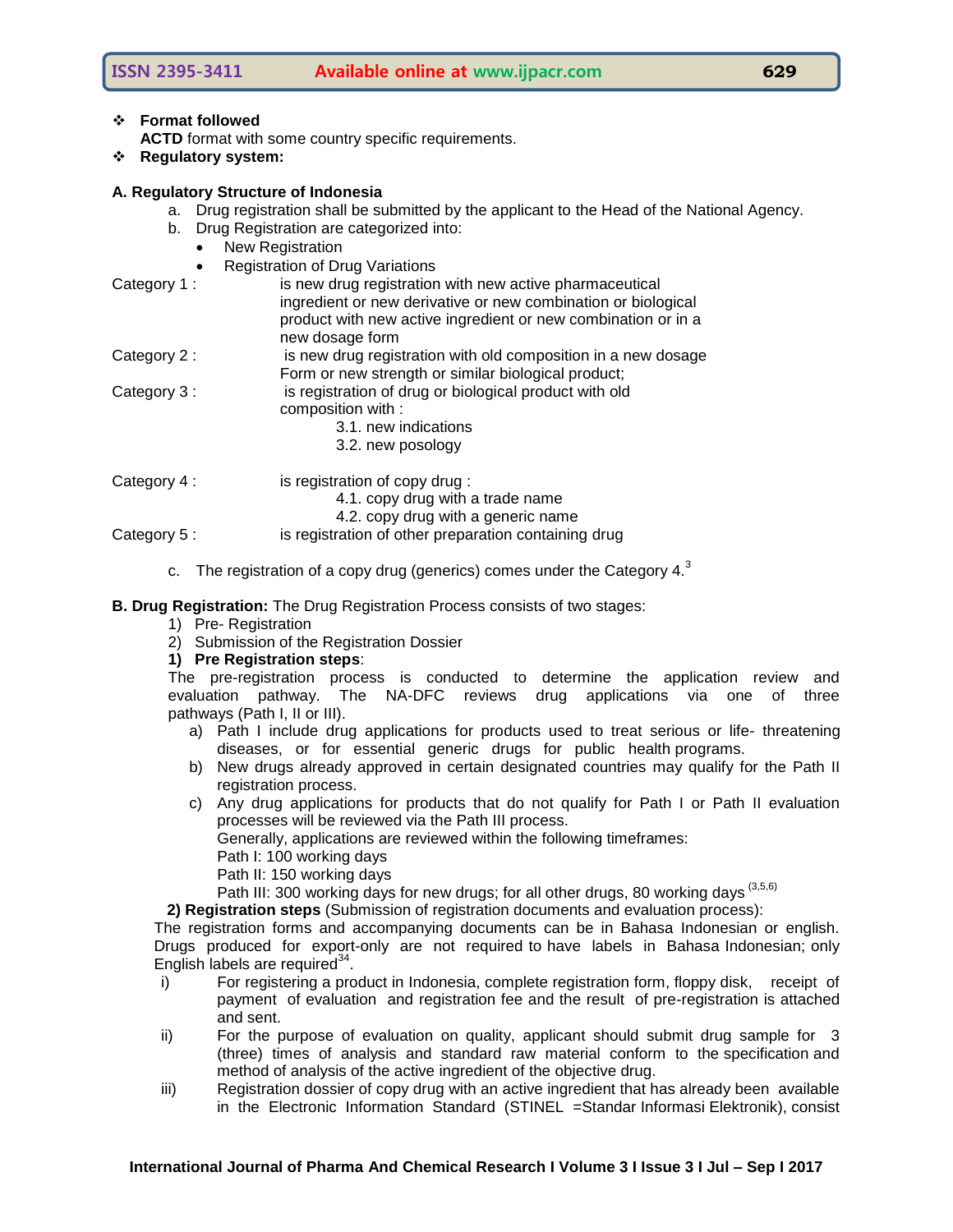of floppy disk that has been completed in line with the data in Form A and Form B21-13, and the forms of Forms A, Form B1, Form B214, Form B4, Form C1, and Form D.

- iv) Registration dossier of copy drug with an active ingredient that has no STINEL, consist of a floppy disk that has been completed with the data in line with Form A and the forms of Form A, Form B1, Form B2, Form B3, Form C1, and Form D.
	- a. Forms A- name and address of the applicant and manufacturing industry and information of the drug.
	- b. Form B1- Administrative Documents
	- c. Form B2-Product information that covers the aspects of efficacy, safety and quality
	- d. Form B3- The procedure of Batch numbering system
	- e. Form B4-Price Information
	- f. Form C- Contains documents that must be attached to support the information mentioned in Form B2
	- g. Form C1- Documents on quality and technology
	- h. Form C2- Preclinical documents
	- i. Form C3- Clinical Trial Documents
	- j. Form D- List of submitted drug sample and its reference standard3

# **Special Requirements**:

- a) Completion of registration forms should be in Indonesian or in English;
- b) Registration documents can be in Indonesian or in English;
- c) Labeling of over the counter drug/limited over the counter drug must be in Indonesian;
- d) Labeling of drugs for export only should at least be in English<sup>3</sup>.

# **C. Other Country Specific Requirements which may also be included with the ACTD submission:**

- Traditional Medicines Name
- Package Size
- Registration Number, name and industry address (at least name of city and
- country)
- Composition (species name of raw ingredient)
- Effects/Usefulness
- Usage
- Warning and contra-indication (if exist)
- Production Code Number
- Expired Date
- Level of Production/Standard Operational Procedure; Utility or machine
- Source of available raw ingredients
- Methods and Test Result of Stability/Durability
- Efficacy and adequate safety proven through pre-clinical and clinical trial
- Proof in accordance to the development of relevant scientific knowledge.
- Production process in accordance with the GMP.
- Specifications and documents of the method of analysis of all materials used in the finished product.
- Eletter of Attorney submitted by the applicant of imported drug<sup>10</sup>.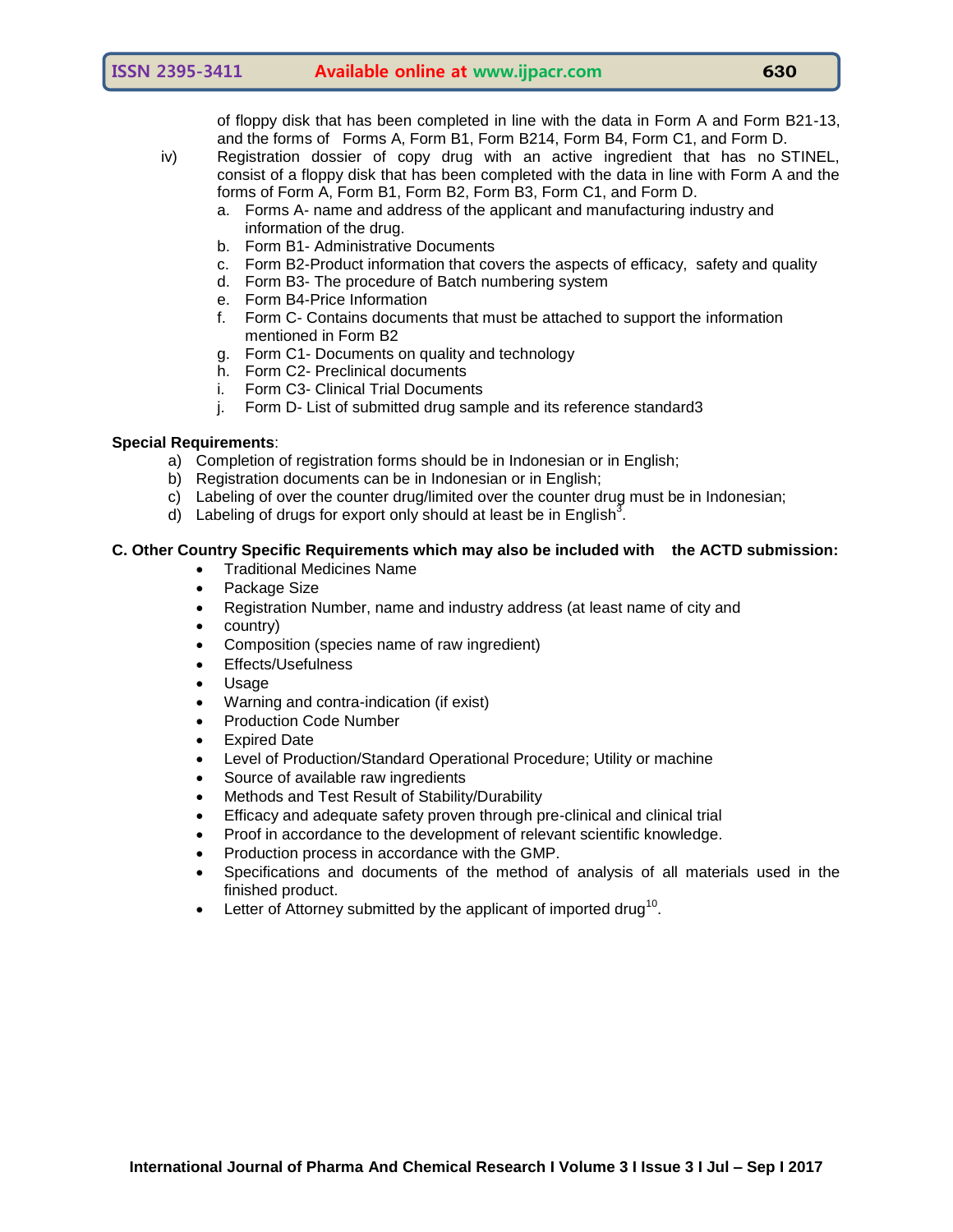



**Labeling requirements (country specific) – Indonesia<sup>11</sup>**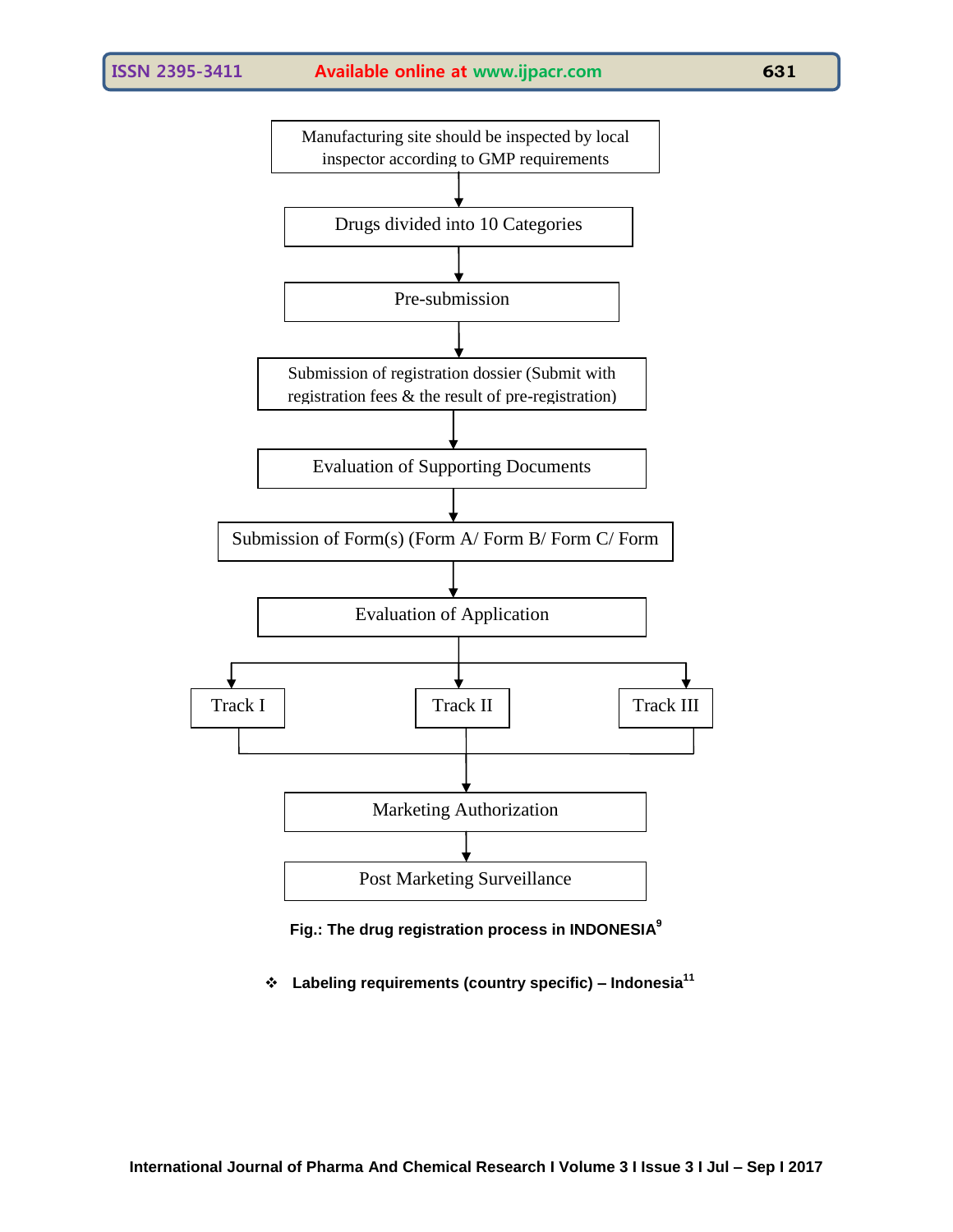| S. No.          | Information to be<br>included       | Unit<br>Carton | Inner<br><b>Labels</b> | Strips /<br><b>Blisters</b> | Catch<br>Covers / | <b>Ampoules</b><br>/ Vials |  |
|-----------------|-------------------------------------|----------------|------------------------|-----------------------------|-------------------|----------------------------|--|
|                 |                                     |                |                        |                             | <b>Envelopes</b>  |                            |  |
| 1               | <b>Product Name</b>                 | $\sqrt{ }$     | $\sqrt{ }$             | $\sqrt{ }$                  | $\sqrt{}$         | $\sqrt{ }$                 |  |
| $\overline{2}$  | Dosage Form                         | $\sqrt{}$      | $\sqrt{}$              | ÷.                          | $\sqrt{}$         | $\sqrt{}$                  |  |
| 3               | Package Size                        | $\sqrt{ }$     | $\sqrt{ }$             |                             | $\sqrt{}$         | $\sqrt{}$                  |  |
|                 | a. Name and strength of active      | $\sqrt{}$      | $\sqrt{}$              | $\sqrt{}$                   |                   |                            |  |
|                 | ingredient(s)                       |                |                        |                             |                   |                            |  |
| 4               | b. Generic name should appear       |                |                        |                             |                   |                            |  |
|                 | under the brand                     |                | $\sqrt{}$              | $\sqrt{}$                   |                   |                            |  |
|                 | name, minimal size is 80% of the    |                |                        |                             |                   |                            |  |
|                 | brand name                          |                |                        |                             |                   |                            |  |
|                 | Local production:                   |                |                        |                             |                   |                            |  |
| 5               | - Name of Applicant                 |                | √                      | V                           |                   |                            |  |
|                 | - Address of Applicant              |                |                        |                             |                   | √**                        |  |
|                 | Imported drugs:                     |                |                        |                             |                   |                            |  |
|                 | - Name of Applicant and             |                |                        |                             |                   |                            |  |
|                 | Manufacturer of imported drug       |                |                        |                             |                   |                            |  |
| 6               | - Address of Applicant and          |                |                        |                             |                   |                            |  |
|                 | Manufacturer of                     |                |                        |                             |                   |                            |  |
|                 | imported drug                       | $\sqrt{}$      | $\sqrt{}$              |                             | $\sqrt{}$         | $\sqrt{**}$                |  |
|                 | Toll manufacturing:                 |                |                        |                             |                   |                            |  |
|                 | - Name of Applicant and             |                | V                      | V                           |                   |                            |  |
| $\overline{7}$  | Manufacturer                        |                |                        |                             |                   |                            |  |
|                 | - Address of Applicant and          |                |                        |                             |                   |                            |  |
|                 | Manufacturer                        | $\sqrt{}$      | $\sqrt{}$              |                             | $\sqrt{}$         | $\sqrt{**}$                |  |
|                 |                                     |                |                        |                             |                   |                            |  |
|                 | Local production under License:     | V              |                        | $\sqrt{}$                   | V                 |                            |  |
| 8               | - Name of Applicant and<br>Licensee |                |                        |                             |                   |                            |  |
|                 |                                     |                |                        |                             |                   |                            |  |
|                 | - Address of Applicant              | √              | √                      |                             | V                 | $\sqrt{**}$                |  |
| 9               | Registration number                 |                |                        |                             |                   |                            |  |
| 10              | Batch number                        | V              | $\sqrt{}$              | √                           | ٦                 | ٦                          |  |
| $\overline{11}$ | Date of production                  | $\sqrt{}$      | $\sim$                 |                             | √                 |                            |  |
| $\overline{12}$ | <b>Expiration date</b>              | $\sqrt{}$      | $\sqrt{}$              | $\sqrt{}$                   | $\sqrt{}$         | $\sqrt{}$                  |  |
| 13              | Indications                         | $\sqrt{*}$     | $\star$                |                             | V                 |                            |  |
| 14              | Posology                            | $\sqrt{*}$     | $\star$                | $\blacksquare$              | √                 |                            |  |
| 15              | Contraindications                   | $^\star$       | $\star$                | $\blacksquare$              | $\sqrt{}$         | $\mathbf{r}$               |  |
| 16              | Adverse reactions                   | $^\star$       | $\star$                | ۰                           | √                 |                            |  |
| 17              | Drug interactions                   | $\star$        | $\star$                | ä,                          | √                 | $\overline{a}$             |  |
| 18              | Warnings - Precautions              | $\star$        | $\star$                | ÷.                          | √                 |                            |  |
| 19              | Special warnings (if any)           | $\sqrt{ }$     | $\star$                | $\blacksquare$              | √                 | $\sim$                     |  |
| 20              | Storage condition                   | $\sqrt{}$      | $\sqrt{}$              | $\blacksquare$              | $\sqrt{}$         | $\sqrt{**}$                |  |
| 21              | Specific information in             |                |                        |                             |                   |                            |  |
|                 |                                     |                |                        |                             |                   |                            |  |

# **Table: Labeling requirements for Indonesia**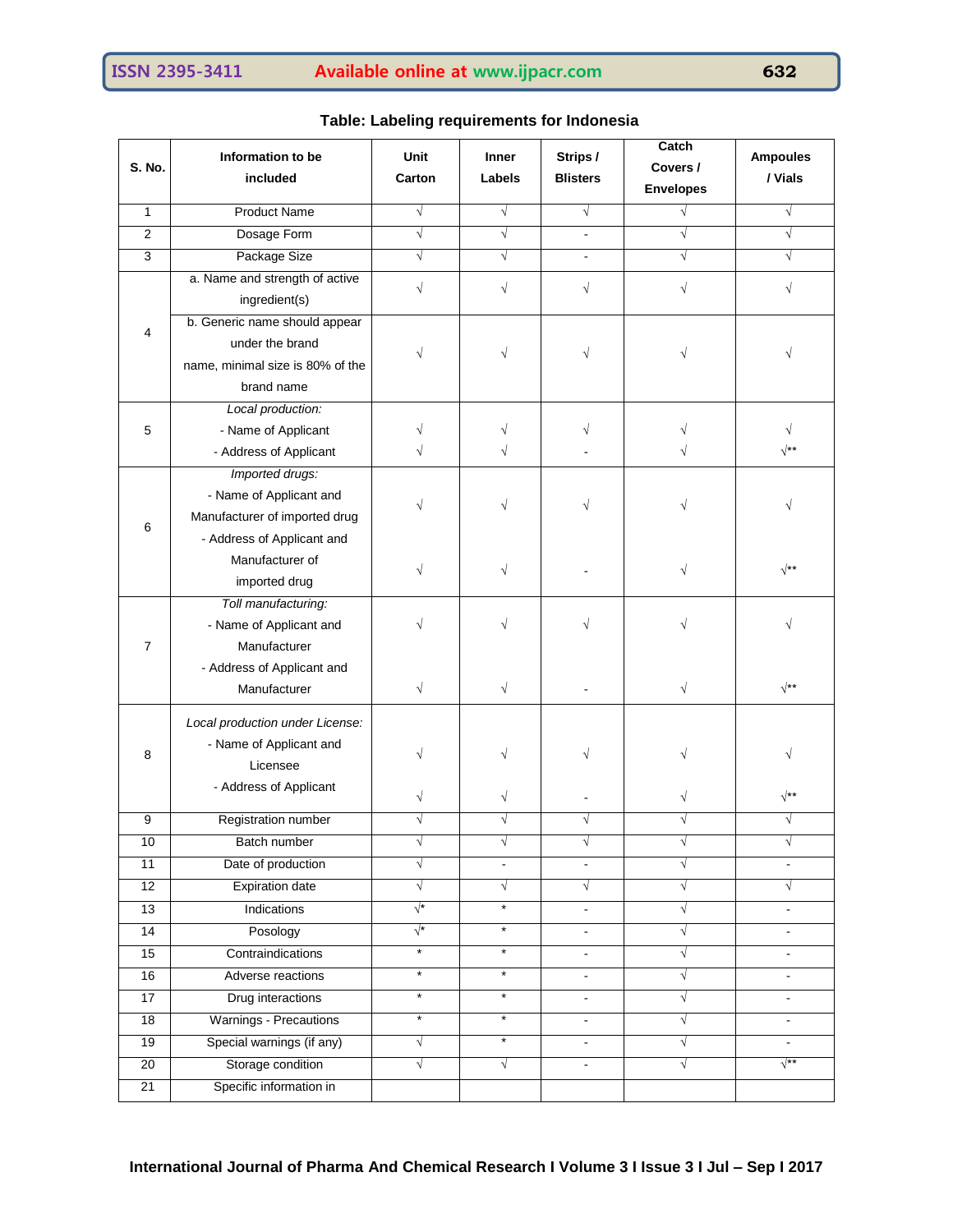|    | accordance with valid provisions    |  |  |  |
|----|-------------------------------------|--|--|--|
|    | (if any) e.g.                       |  |  |  |
|    | * Source of porcine                 |  |  |  |
|    | *Alcohol contents                   |  |  |  |
|    | -Specific information on            |  |  |  |
|    | ceiling price                       |  |  |  |
| 22 | Warning for limited over the        |  |  |  |
|    | counter drug (OTC)                  |  |  |  |
|    | With physician prescription only in |  |  |  |
| 23 | Indonesian language (for            |  |  |  |
|    | prescription drug)                  |  |  |  |
| 24 | Specific round mark of prescription |  |  |  |
|    | drug / OTC / limited OTC            |  |  |  |

*Notes:*

*√ : Information must be included*

*√\* : Information must be included for OTC and limited OTC (Prescription drug could refer to the brochure)*

*√\*\* : Specifically for ampoule or vial more than 2 ml*

*\* : Information could refer to the brochure*

*- : Information not necessary to be included*

### **Point to Remember**

Once a drug is registered in Indonesia the company has 2 years to shift its facility to Indonesia or has to get it made locally in Indonesia by contract manufacturing.

#### **CONCLUSION**

It is noticeable that harmonisation of standards and regulations, as well as MRAs, are a major contribution to the integration of the ASEAN market. Even if tariffs are done away with and even with the most efficient transportation, true market integration will be out of ASEAN's reach if the flow of products is hampered and slowed down by inconsistent regulations and varying standards.

ASEAN Standards Bodies and Regulatory Authorities have been working closely with the private sector to address these technical barriers. None of the above achievements can happen without regional cooperation and strong collaboration of stakeholders. Moreover, regional cooperation on standards and conformance compels standards officers, regulators and industry to meet frequently and network effectively.

Brunei Darussalam and Indonesia are the only countries in ASEAN who have well-established pharmaceutical regulations and are more strict with regard to quality and safety of drugs. These countries believe in innovation and give full protection to them. Hence there may not be many opportunities for small- and medium-scale generic companies in these countries unless their manufacturing procedures are to do with regulatory requirements.

#### **REFERENCES**

- 1. P. Nagaraju, N. Flary, B. Manoj kumar, D. Nagarjuna reddy and MV.Nagabhushnam. Comparison of generic drug registration requirements in ASEAN countries. International journal of research in pharmacy and chemistry (IJRPC)  $-2015:5(1):145-149$
- 2. Kadian Naveen, Saini Mohit, Tendon Manas. Registration procedure of marketing authorization of medicinal product in Malaysia. Universal journal of pharmacy (UJP)-2013;02(06):9-18
- 3. Fco-gov.uk [homepage on the internet] Foreign & Commonwealth Office. [Internet]. 2012 Aug 12. Available from: [http://www.fco.gov.uk/en/travel-and-living-abroad/travel-advice-by](http://www.fco.gov.uk/en/travel-and-living-abroad/travel-advice-by-country/country-profile/asia-oceania/singapore/)[country/country-profile/asia-oceania/singapore/](http://www.fco.gov.uk/en/travel-and-living-abroad/travel-advice-by-country/country-profile/asia-oceania/singapore/)
- 4. Guidance on Medicinal Product Registration, Health Sciences Authority, Singapore. April 2011. 102 **p.** p. the contract proposal problem at: [http://www.hsa.gov.sg/publish/etc/medialib/hsa\\_library/health\\_products\\_regulation/western\\_medi](http://www.hsa.gov.sg/publish/etc/medialib/hsa_library/health_products_regulation/western_medicines/files_guidelines.Par.22361.File.dat/Guidance%20on%20Medicinal%20Product%20Registration%20in%20Singapore%202011%20(COMPLETE).pdf) [cines/files\\_guidelines.Par.22361.File.dat/Guidance%20on%20Medicinal%20Product%20Registra](http://www.hsa.gov.sg/publish/etc/medialib/hsa_library/health_products_regulation/western_medicines/files_guidelines.Par.22361.File.dat/Guidance%20on%20Medicinal%20Product%20Registration%20in%20Singapore%202011%20(COMPLETE).pdf) [tion%20in%20Singapore%202011%20\(COMPLETE\).pdf](http://www.hsa.gov.sg/publish/etc/medialib/hsa_library/health_products_regulation/western_medicines/files_guidelines.Par.22361.File.dat/Guidance%20on%20Medicinal%20Product%20Registration%20in%20Singapore%202011%20(COMPLETE).pdf)